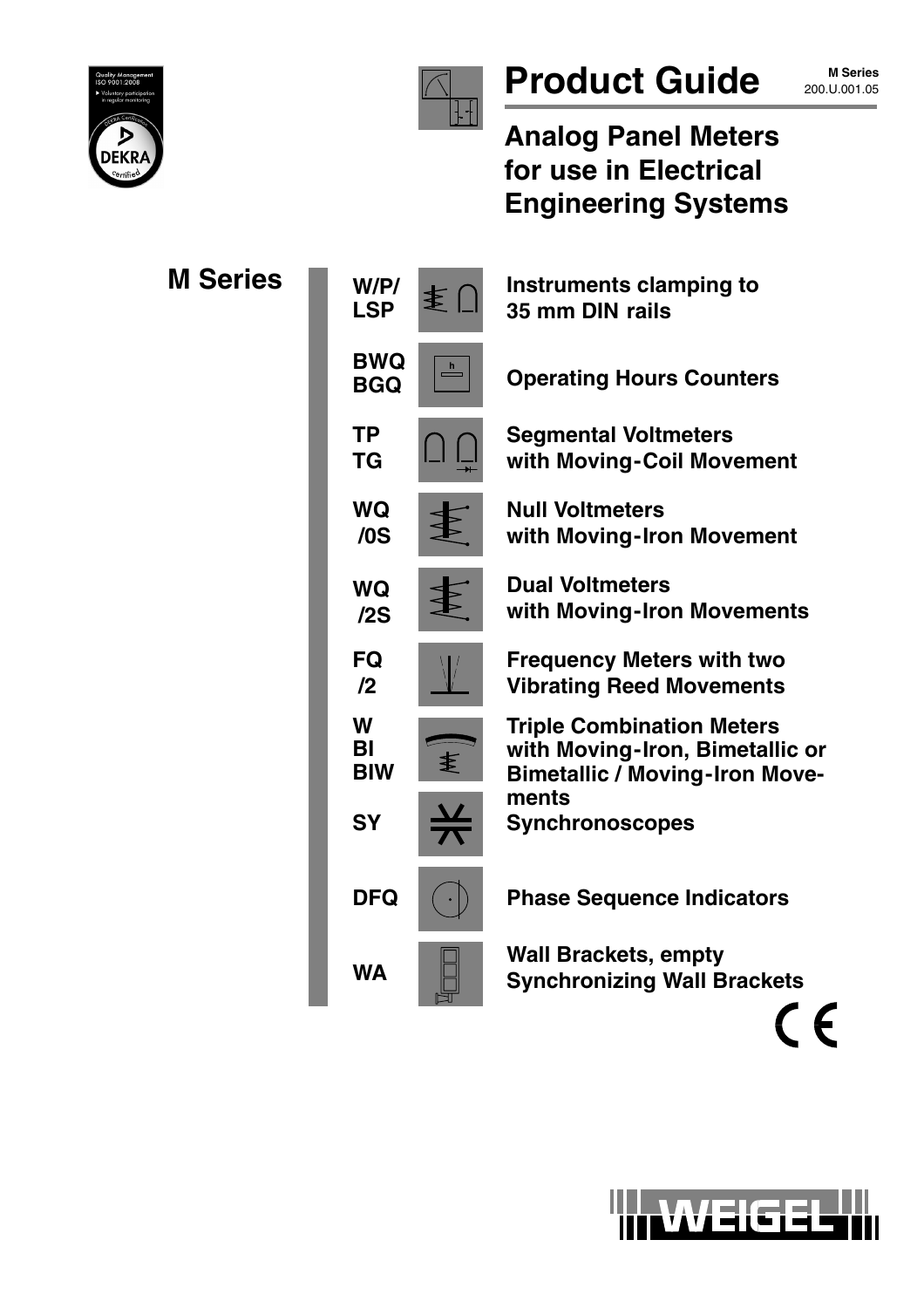

**Analog Meters for clamping to 35 mm DIN rails**

**W 35 P 35 LSP 35**



### **Functional Principle**

**W 35** pivot and jewel moving-iron movement, silicon oil damped **P 35** pivot and jewel moving-coil movement, core-magnet system LSP 35 pivot and jewel moving-coil movement; swivel-coil system

#### **Measuring Ranges**

| W 35                                               |                                         |                                                                                                             |                                    |  |
|----------------------------------------------------|-----------------------------------------|-------------------------------------------------------------------------------------------------------------|------------------------------------|--|
| <b>AC</b> current                                  | $0 1; 1,5; 2,5; 4; 5; 6; 10; 15; 25 A)$ |                                                                                                             |                                    |  |
| for use on <b>CT</b>                               | $0N/1$ A or $0N/5$ A $\check{O}$        |                                                                                                             |                                    |  |
| *) scaling to DIN series with 2x overload range    |                                         |                                                                                                             |                                    |  |
| <b>AC voltage</b>                                  | 0  100; 150; 250; 400; 500 V            |                                                                                                             |                                    |  |
| for use on VT                                      | $0100;110V$ <sup>**</sup> )             |                                                                                                             |                                    |  |
| **) scaling to DIN series with 1.2x overload range |                                         |                                                                                                             |                                    |  |
| rated frequency                                    | 50 Hz                                   |                                                                                                             |                                    |  |
| P 35 / LSP 35                                      |                                         |                                                                                                             |                                    |  |
| <b>DC</b> current                                  |                                         | 0  1; 6; 20 mA; 1; 1.5; 2.5; 4; 6 A                                                                         |                                    |  |
| DC voltage                                         |                                         | $0$ 1; 1.5; 2.5; 4; 10; 40 V                                                                                |                                    |  |
| for use with                                       |                                         | $060$ mV or $0150$ mV                                                                                       |                                    |  |
| external shunt                                     | (scaling to DIN series)                 |                                                                                                             |                                    |  |
| accuracy                                           |                                         | class 1.5 acc. to DIN EN 60 051 - 1                                                                         |                                    |  |
| <b>Others</b>                                      |                                         |                                                                                                             |                                    |  |
| case details                                       |                                         | projecting case for clamping to 35 mm rails<br>according to DIN EN 60 715                                   |                                    |  |
| pointer<br>pointer deflection                      |                                         | bar pointer (W/P 35 with knife-edge pointer)<br>$0$ 90 <sup>o</sup> (W/P 35), $0$ 240 <sup>o</sup> (LSP 35) |                                    |  |
| material of case                                   |                                         | thermoplastics, self-extinguishing                                                                          |                                    |  |
| colour                                             | <b>LSP 35</b>                           | W 35, P 35 gray (similar to RAL 7032)<br>gray (similar to RAL 7035)                                         |                                    |  |
| terminals                                          |                                         | screw terminals (up to 5 mm <sup>2</sup> )                                                                  |                                    |  |
| dimensions LxWxH                                   | LSP 35                                  | W 35, P 35 75 mm x 52.5 mm x 68 mm<br>95 mm x 52.5 mm x 63 mm                                               |                                    |  |
| weight approx.                                     | W 35<br>0.1 kg                          | P 35<br>0.1 kg                                                                                              | <b>LSP 35</b><br>0.2 <sub>kq</sub> |  |



**Operating Hours Counters**

**BGQ 96**



# **Functional Principle**

Cyclometer register driven by a wheel gearing and – synchronous motor (BWQ ...)

– stepper motor with quartz controlled electronics (BGQ ... )

### **Measuring Ranges**

| <b>Counting range</b>                                                                                            |                                                                                                                                                                                                        |                                                                                                          |                                                                                                    |                                                                                               |  |
|------------------------------------------------------------------------------------------------------------------|--------------------------------------------------------------------------------------------------------------------------------------------------------------------------------------------------------|----------------------------------------------------------------------------------------------------------|----------------------------------------------------------------------------------------------------|-----------------------------------------------------------------------------------------------|--|
| BGQ 48/55/72/96<br>BWQ 48/55/72/96                                                                               | 000,000.0  999,999.9 h<br>00,000.00  99,999.99 h                                                                                                                                                       |                                                                                                          |                                                                                                    |                                                                                               |  |
| <b>Operating voltage</b>                                                                                         |                                                                                                                                                                                                        |                                                                                                          |                                                                                                    |                                                                                               |  |
| <b>BWQ 48</b><br><b>BWQ 55</b><br><b>BWQ 72</b><br><b>BWQ 96</b><br><b>BGQ 48</b><br>BGQ 55/72/96                | AC 24, 115 V, 230 V<br>AC 110, 230 V, optionally 24, 48, 60 V<br>AC 110, 230 V, optionally 24, 48 V<br>AC 110, 230 V, optionally 24 V<br>DC 12  48 V, optionally 5  24 V, 36  110 V<br>DC 10  50 $V =$ |                                                                                                          |                                                                                                    |                                                                                               |  |
| Rated frequency BWQ 50 Hz, optionally 60 Hz                                                                      |                                                                                                                                                                                                        |                                                                                                          |                                                                                                    |                                                                                               |  |
| Indication                                                                                                       |                                                                                                                                                                                                        |                                                                                                          |                                                                                                    |                                                                                               |  |
| size of numerals                                                                                                 |                                                                                                                                                                                                        | 4.4 mm (BWQ/BGQ 48)<br>4 mm (BWQ/BGQ 55/72/96)                                                           |                                                                                                    |                                                                                               |  |
| colour of numerals                                                                                               | pre-decimal places white on black,<br>decimal places red on black                                                                                                                                      |                                                                                                          |                                                                                                    |                                                                                               |  |
| running indicator                                                                                                |                                                                                                                                                                                                        | by a running gear                                                                                        |                                                                                                    |                                                                                               |  |
| Accuracy                                                                                                         | same as supply frequency (BWQ )<br>$\pm 0.02$ s in 24 h (BGQ )                                                                                                                                         |                                                                                                          |                                                                                                    |                                                                                               |  |
| <b>Dimensions</b><br>(in mm)<br>bezel<br>case<br>case depth<br>panel cutout<br>panel thickness<br>weight approx. | <b>BWQ 48</b><br><b>BGQ 48</b><br>$\Box$ 48<br>45<br>$\Box$<br>31<br>$\Box$ 46<br>110<br>60 g                                                                                                          | <b>BWQ 55</b><br><b>BGQ 55</b><br>$\Box$ 55<br>$\phi$ 50<br>58<br>$\phi$ 50 <sup>+1</sup><br>110<br>60 g | <b>BWQ 72</b><br><b>BGQ 72</b><br>$\Box$ 72<br>$\Box$ 67<br>53<br>$\Box 68^{+0.7}$<br>110<br>140 g | <b>BWQ 96</b><br><b>BGQ 96</b><br>□ 96<br>90<br>$\Box$<br>53<br>$\Box$ 92+0.7<br>110<br>180 g |  |
| <b>Front mask for</b><br><b>BWQ/BGQ 48</b><br>optionally                                                         | Q55 bezel 55 mm x 55 mm,<br>Q72 mask 72 mm x 72 mm, or<br>D72 mask 72 mm ø                                                                                                                             |                                                                                                          |                                                                                                    |                                                                                               |  |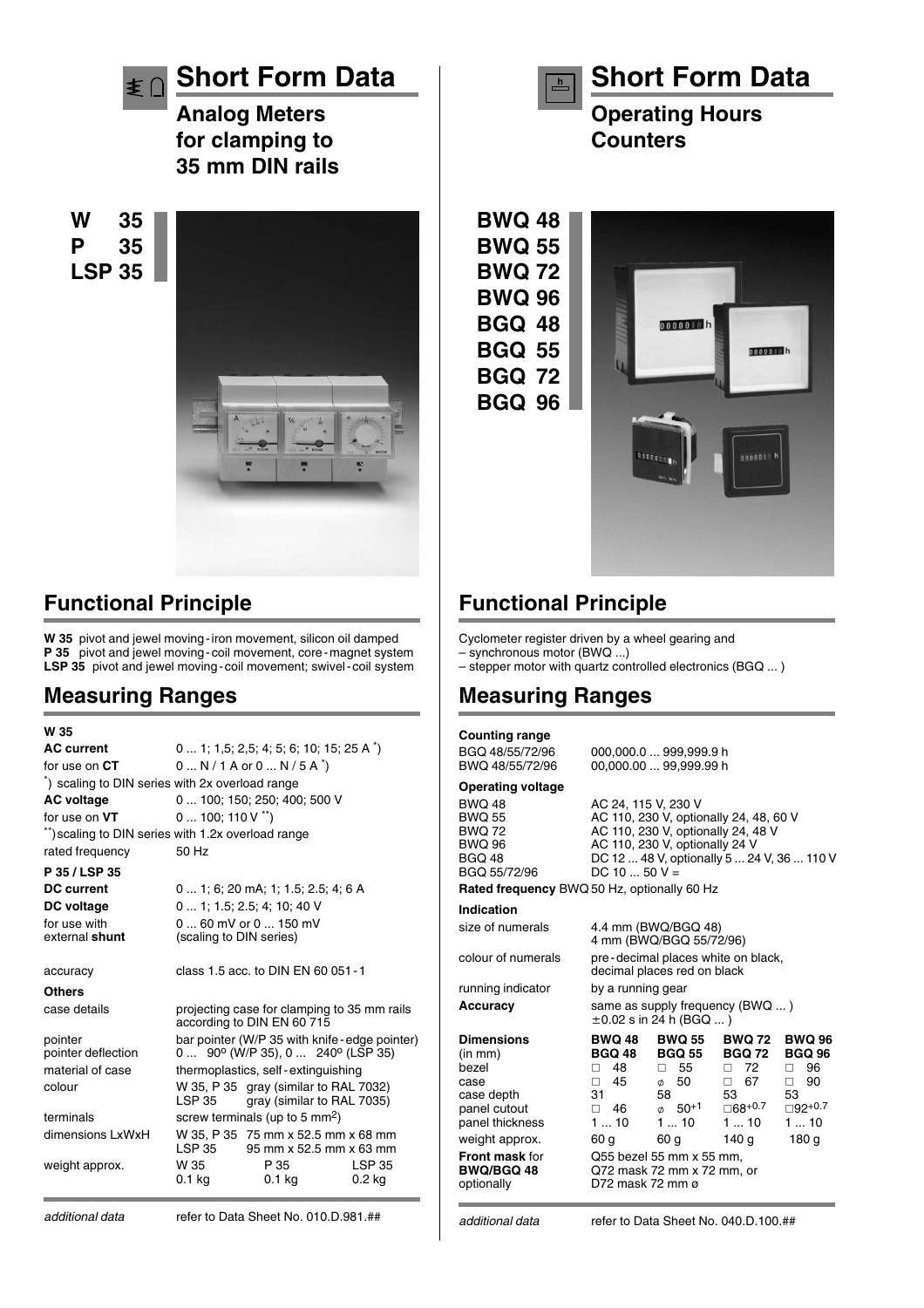

# **General Data**

**Analog Meters for use in switchgear, machine tools or mosaic grid panels**

### **Application**

reliable instrumentation technology for special applications in electrical engineering systems

**for measuring** DC voltage,

AC current or AC voltage, supressed zero voltage, frequency, thermal maximum demand, phase comparison, phase sequence, synchronizing **connection** direct or for use on CT/VT

### **Technical Data**

| scaling                                                      | lettering and<br>custom-logo possible to special order                                                                                        |                                                    |                                         |                                                                                        |  |
|--------------------------------------------------------------|-----------------------------------------------------------------------------------------------------------------------------------------------|----------------------------------------------------|-----------------------------------------|----------------------------------------------------------------------------------------|--|
| case                                                         | complying with DIN IEC 61 554<br>square or rectangular form<br>stackable<br>suitable for use in mosaic grid panels                            |                                                    |                                         |                                                                                        |  |
| material of case                                             | pressed steel (.Q 96/144, . 192) or<br>thermoplastics, flame - retardant (. 144 Pr)                                                           |                                                    |                                         |                                                                                        |  |
| material of window                                           |                                                                                                                                               |                                                    | glass or as an option non-glaring glass |                                                                                        |  |
| bezel                                                        |                                                                                                                                               | black or as an option gray                         |                                         |                                                                                        |  |
| position of use                                              | vertical, horizontal                                                                                                                          |                                                    | or to be specified between 15 to 165°   |                                                                                        |  |
| enclosure code                                               | IP 52 or as an option                                                                                                                         |                                                    | IP 54 splash - water protected front    |                                                                                        |  |
| terminal protection                                          | protective sleeves or<br>full sized rear cover option                                                                                         |                                                    |                                         |                                                                                        |  |
| marine application                                           |                                                                                                                                               | optionally (non-certified)                         |                                         |                                                                                        |  |
| dimensions (in mm)                                           | .Q 96                                                                                                                                         | .Q 144                                             | . 144 Pr                                | . 192                                                                                  |  |
| bezel                                                        | $\Box$ 96                                                                                                                                     | $\square$ 144                                      | 144 x 72                                | 192 x 96                                                                               |  |
| case                                                         |                                                                                                                                               | $\Box$ 90.5 $\Box$ 137                             | 137 x 67                                | 184 x 90.5                                                                             |  |
| panel cutout                                                 |                                                                                                                                               | $\Box$ 92 <sup>+0.8</sup> $\Box$ 138 <sup>+1</sup> | $138+1$<br>$x 68^{+0.7}$ $x 92^{+0.8}$  | $186+1.1$                                                                              |  |
| panel thickness                                              | 1 $15^{\circ}$ 1 $15^{\circ}$<br>1 $40^{\circ}$                                                                                               |                                                    | $\leq 40$                               | 115                                                                                    |  |
| panel fixing                                                 |                                                                                                                                               |                                                    |                                         | *) 4 pieces Weigel screw clamps<br>**) 2 pieces type B screw clamps acc. to DIN 43 835 |  |
| climatic suitability<br>according to<br>VDE/VDI 3540 sheet 2 | climatic class 2 or as an option<br>climatic class 3 (limited use in the tropics)                                                             |                                                    |                                         |                                                                                        |  |
| operating temperature<br>range                               | $-25^{\circ}$ C  +23 $^{\circ}$ C  +40 $^{\circ}$ C (climatic class 2)<br>$-10^{\circ}$ C  + $\frac{23^{\circ}C}{2}$ +55°C (climatic class 3) |                                                    |                                         |                                                                                        |  |
| storage temperature<br>range                                 | $-25+65$ °C                                                                                                                                   |                                                    |                                         |                                                                                        |  |
| relative humidity                                            | ≤75% annual average, non-condensing                                                                                                           |                                                    |                                         |                                                                                        |  |
| mechanical load                                              |                                                                                                                                               |                                                    |                                         |                                                                                        |  |
| shock                                                        |                                                                                                                                               | 15 g or as an option 30 g, 11 ms                   |                                         |                                                                                        |  |
| vibration                                                    | 2.5 g or as an option 5 g, 5  55 Hz                                                                                                           |                                                    |                                         |                                                                                        |  |

**TP 96 TP 144 TP 144 Pr TG 96 TG 144 TG 144 Pr**

# **Short Form Data**

**Analog Meters Segmental Voltmeters with Moving - Coil Movement**



# **Functional Principle**

pivot and jewel moving-coil movement, electrically suppressed initial scale range; TG 96/144, TG 144 Pr rectifier incorporated

### **Measuring Ranges**

| 400  440  480 V<br>550  600  650 V                               |  |
|------------------------------------------------------------------|--|
| 90100110V<br><b>AC</b> voltage                                   |  |
| TG 96/144, TG 144 Pr 100  110  120 V                             |  |
| 210  230  250 V                                                  |  |
| 360  400  440 V                                                  |  |
| 450  500  550 V                                                  |  |
| 550  600  650 V                                                  |  |
| for use on VT<br>90100110V                                       |  |
| TG 96/144, TG 144 Pr 100  110  120 V                             |  |
| 40 Hz  50 Hz  65 Hz<br>frequency range TG                        |  |
| approx. 10mA depending on measuring range<br>current consumption |  |
| class 0.5 acc. to DIN EN 60 051 - 1<br>accuracy                  |  |

#### **Others**

| case details                     | square form (TP/G 96/144) resp.<br>rectangular form (TP/G 144 Pr)                                                              |                                              |                                        |  |
|----------------------------------|--------------------------------------------------------------------------------------------------------------------------------|----------------------------------------------|----------------------------------------|--|
| dial position                    | horizontal dial,<br>optionally vertical dial (TP/G 144 Pr)                                                                     |                                              |                                        |  |
| pointer<br>pointer deflection    | bar / knife-edge pointer<br>$0$ 90 $^{\circ}$ (TP/G 96/144)                                                                    |                                              |                                        |  |
| scale characteristics            | linear within measuring range;<br>the lower voltage value is offset by approx. 8%<br>of the scale length from scale zero value |                                              |                                        |  |
| mounting depth<br>weight approx. | <b>TP/G96</b><br>62 mm<br>0.3 kg                                                                                               | <b>TP/G144</b><br>60 mm<br>0.6 <sub>kq</sub> | <b>TP/G 144 Pr</b><br>192 mm<br>1.0 kg |  |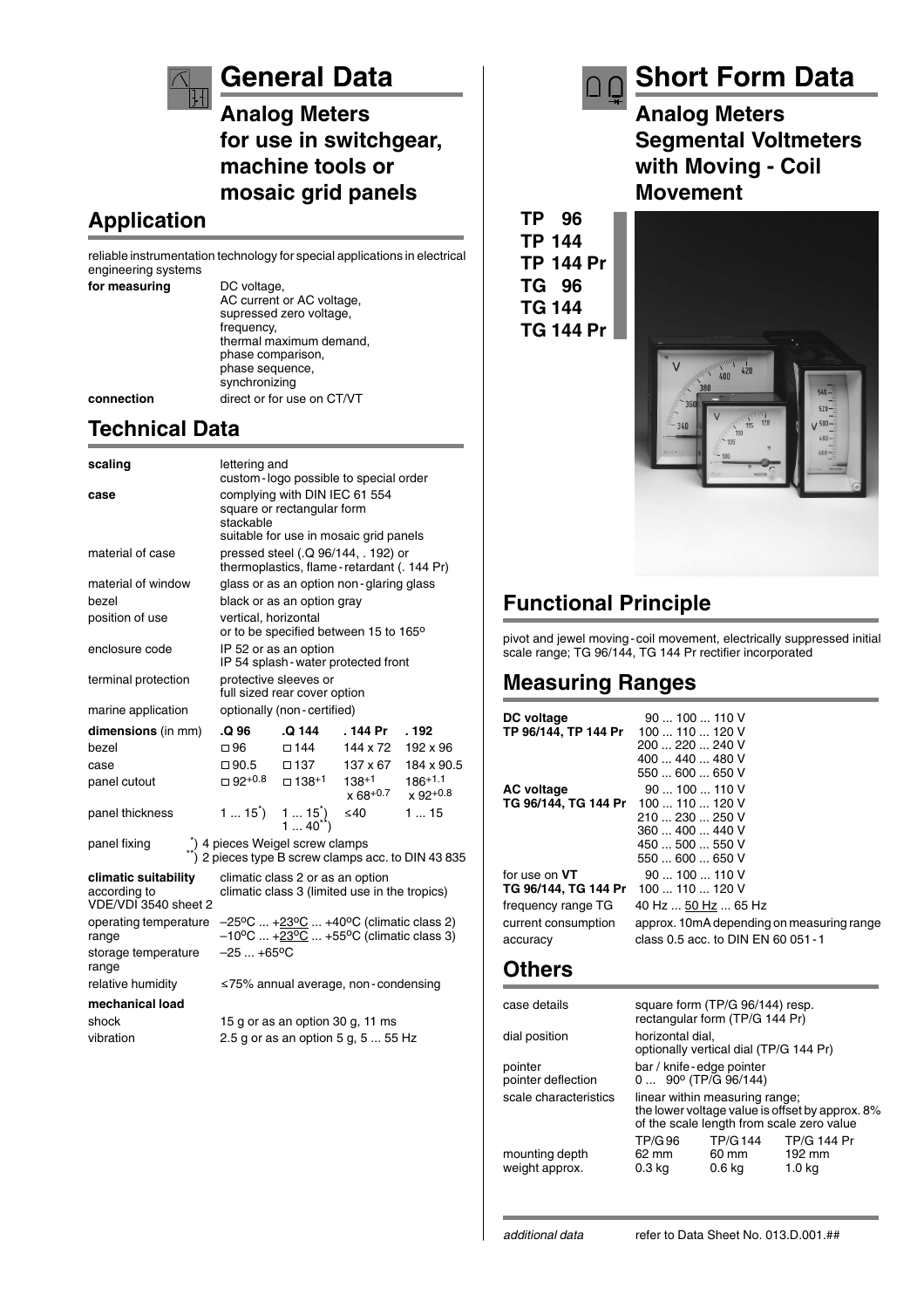

# **Functional Principle**

pivot and jewel moving-iron movement, silicon oil damped

#### **Measuring Ranges**

| rated voltage               | $0$ 115/230 V<br>0 230/460 V<br>0400/800V<br>0500/1000V |
|-----------------------------|---------------------------------------------------------|
| for use on <b>VT</b>        | 0 100/200 V<br>$0$ 110/220 V                            |
| power consumption           | approx. 4.2  7.2 VA<br>depending on rated voltage       |
| frequency range<br>accuracy | 50  100 Hz<br>class 1.5 acc. to DIN EN 60 051 - 1       |

### **Others**

pointer deflection mounting depth 60 mm<br>weight approx. WQ 96 /0S

pointer bar / knife-edge pointer<br>pointer deflection 0... 90° scale characteristics initial range greatly expanded weight approx. WQ 96 /0S WQ 144 /0S<br>0.6 kg 0.7 kg 0.7 kg



# **Short Form Data Analog Meters Dual Voltmeters with two Moving - Iron**

**Movements**





# **Functional Principle**

2 pivot and jewel moving-iron movements, silicon oil damped

# **Measuring Ranges**

| AC voltage           | $2 \times 0$ 100 V<br>$2 \times 0$ 110 V<br>$2 \times 0$ 150 V<br>$2 \times 0$ 250 V<br>$2 \times 0$ 500 V<br>$2 \times 0$ 600 V |
|----------------------|----------------------------------------------------------------------------------------------------------------------------------|
| for use on <b>VT</b> | $2 \times 0$ 100 V<br>$2 \times 0$ 110 V                                                                                         |
| power consumption    | approx. 1.8  4.5 VA<br>depending on rated voltage                                                                                |
| frequency range      | 50  100 Hz                                                                                                                       |
| accuracy             | class 1.5 acc. to DIN EN 60 051 - 1                                                                                              |
|                      |                                                                                                                                  |

#### **Others**

pointer deflection scale characteristics practically linear

pointer bar / knife-edge pointer<br>pointer deflection 0...  $60^{\circ}$ down to  $\frac{1}{5}$ th of full-scale rating<br>WQ 96/2S WQ 144/2S WQ 96 /2S WQ 144 /2S<br>115 mm 121 mm mounting depth 115 mm 121 mm<br>weight approx. 1.2 kg 1.5 kg weight approx. 1.2 kg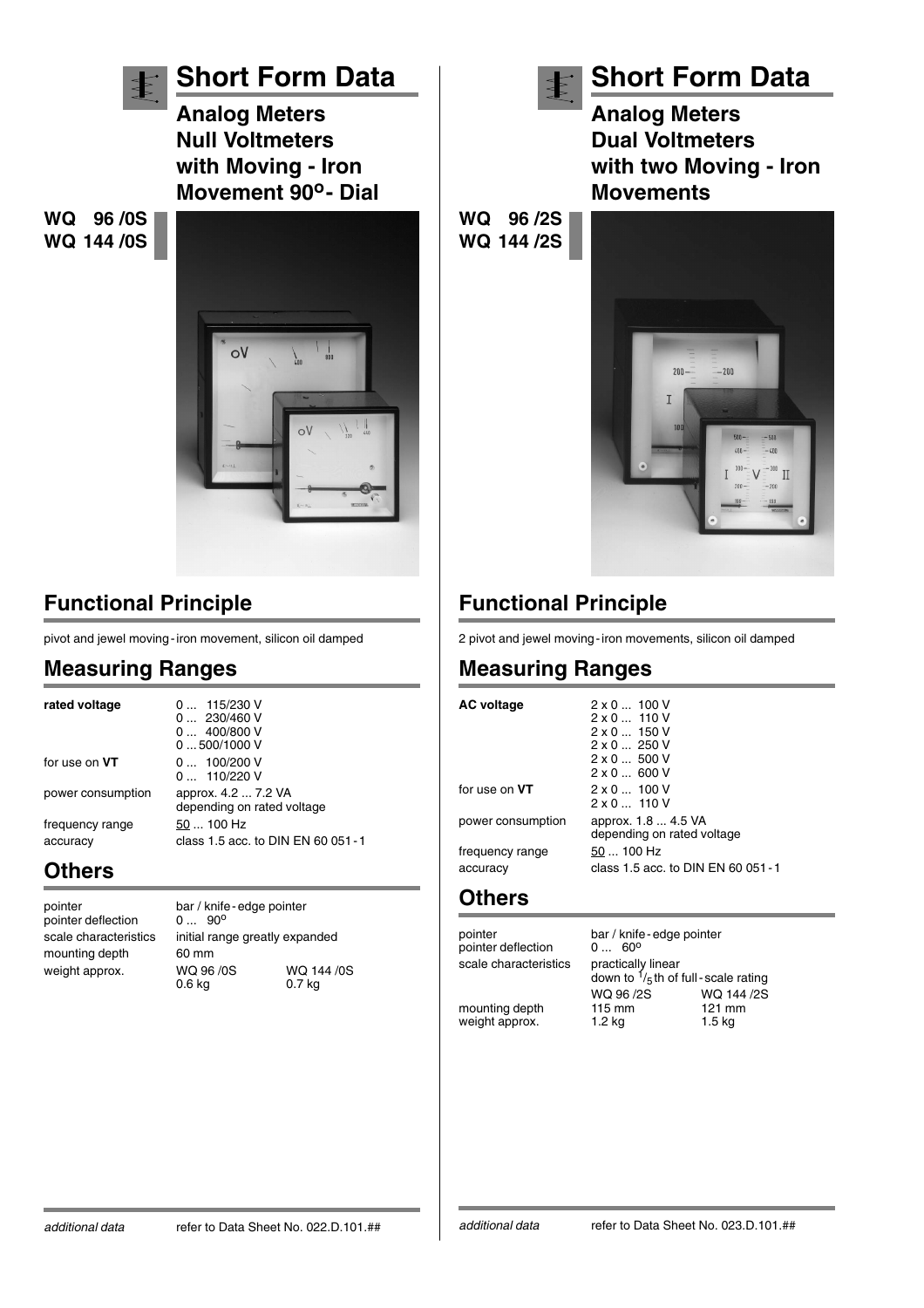

# **Functional Principle**

2 Vibrating Reed Movements. Each reed is tuned to a different value in the frequency span..

### **Measuring Ranges**

|                   | identical frequency ranges<br>2x 47  50  53 Hz<br>$2x$ 45 $\dots$ 50 $\dots$ 55 Hz<br>2x 57  60  63 Hz<br>2x 55  60  65 Hz |                                                                | number of reeds<br>$2x$ 13<br>2x 21<br>2x <sub>13</sub><br>2x <sub>21</sub> | resolution<br>1 Hz<br>$1/2$ Hz<br>1 H <sub>z</sub><br>$1/2$ Hz |
|-------------------|----------------------------------------------------------------------------------------------------------------------------|----------------------------------------------------------------|-----------------------------------------------------------------------------|----------------------------------------------------------------|
|                   | consecutive frequency ranges                                                                                               |                                                                | number of reeds resolution                                                  |                                                                |
|                   | left 47  50  53 Hz and<br>right 57  60  63 Hz                                                                              |                                                                | $2x$ 13                                                                     | 1 Hz                                                           |
|                   | left 45  50  55 Hz and<br>right 55  60  65 Hz                                                                              |                                                                | 2x 21                                                                       | $1/2$ Hz                                                       |
| rated voltage     |                                                                                                                            | 100 V up to 600 V                                              |                                                                             |                                                                |
| power consumption |                                                                                                                            | approx. 1.1  2.9 VA per movement<br>depending on rated voltage |                                                                             |                                                                |
| accuracy          |                                                                                                                            |                                                                | class 0.5 acc. to DIN EN 60 051 - 1                                         |                                                                |

#### **Others**

| reed arrangement                 | vertical or as an option horizontal |                            |  |
|----------------------------------|-------------------------------------|----------------------------|--|
|                                  | FQ 96 /2                            | FQ 144 /2                  |  |
| mounting depth<br>weight approx. | 66 mm<br>$0.65$ kg                  | 58 mm<br>1.0 <sub>kq</sub> |  |
|                                  |                                     |                            |  |

**Triple Combination Meters with Moving - Iron, Bimetallic or Bimetallic / Moving - Iron Movements W 192RnS W 192RhS BI 192RnS**

 $\ddagger$ 



**Short Form Data**

# **Functional Principle**

| W<br>BI | <b>192 RnS/RhS</b> 3 moving-iron movements (horizontal/vertical)<br><b>192 RnS/RhS</b> 3 Bimetallic movements (horizontal/vertical) |                       |
|---------|-------------------------------------------------------------------------------------------------------------------------------------|-----------------------|
|         | <b>BIW 192 RnS/RhS</b> 3 Bimetallic $+3$ moving-iron movements                                                                      |                       |
|         |                                                                                                                                     | (horizontal/vertical) |

### **Measuring Ranges**

| <b>W</b> 192 RnS/RhS                                                                                                       |                                                                                        |                                           |  |                                                    |
|----------------------------------------------------------------------------------------------------------------------------|----------------------------------------------------------------------------------------|-------------------------------------------|--|----------------------------------------------------|
| <b>AC</b> current                                                                                                          | 0  100 / 200 mA up to 0  25 / 50 A $\tilde{ }$ ) $\tilde{ }$ )                         |                                           |  |                                                    |
| for use on CT                                                                                                              | $0 N / 1 / 2 A$ or $0 N / 5 / 10 A^*)$ <sup>**</sup> )                                 |                                           |  |                                                    |
| <b>AC voltage</b>                                                                                                          | $06$ V up to $0600$ V                                                                  |                                           |  |                                                    |
| for use on $VT$                                                                                                            | 0  100 / 120 V or 0  110 / 132 V *)                                                    |                                           |  |                                                    |
|                                                                                                                            | $\tilde{A}$ scaling to DIN series with overload range<br>) optional: no overload range |                                           |  |                                                    |
| frequency range                                                                                                            | 50  100 Hz or as an option calibration<br>to a definite frequency 100  1000 Hz         |                                           |  |                                                    |
| BI/BIW 192 RnS/RhS                                                                                                         |                                                                                        |                                           |  |                                                    |
| <b>AC</b> current<br>bimetallic<br>moving-iron                                                                             | 01/1.2A<br>01/2A                                                                       | or                                        |  | $05/6A^{\prime})$<br>$05/10A^{\dagger})$           |
| for use on CT<br>bimetallic<br>moving-iron                                                                                 | (scaling to DIN series)<br>$0N/1/1.2A$ or<br>0N/1/2A                                   |                                           |  | $0N/5/6A$ <sup>"</sup> )<br>$0N/5/10A^*)$          |
| *) scaling with overload range, optionally without or<br>with overload range 1.5 times rated current (bimetallic movement) |                                                                                        |                                           |  |                                                    |
| thermal time lag                                                                                                           |                                                                                        |                                           |  | 15 min or 8 min option (bimetallic movement)       |
| frequency range                                                                                                            | 50  100 Hz or as an option calibration<br>to a definite frequency 100  1000 Hz         |                                           |  |                                                    |
| accuracy<br>bimetallic<br>moving-iron                                                                                      | acc. to DIN EN 60 051 - 1<br>class 3 (referred to slave pointer)<br>class 1.5          |                                           |  |                                                    |
| Others                                                                                                                     |                                                                                        |                                           |  |                                                    |
| mounting depth<br>weight approx.                                                                                           | 60 mm<br>W 192 RnS<br>W 192 RhS<br>0.9 <sub>kq</sub>                                   | BI 192 RnS<br><b>BI 192 RhS</b><br>0.7 kg |  | <b>BIW 192 RnS</b><br><b>BIW 192 RhS</b><br>1.0 kg |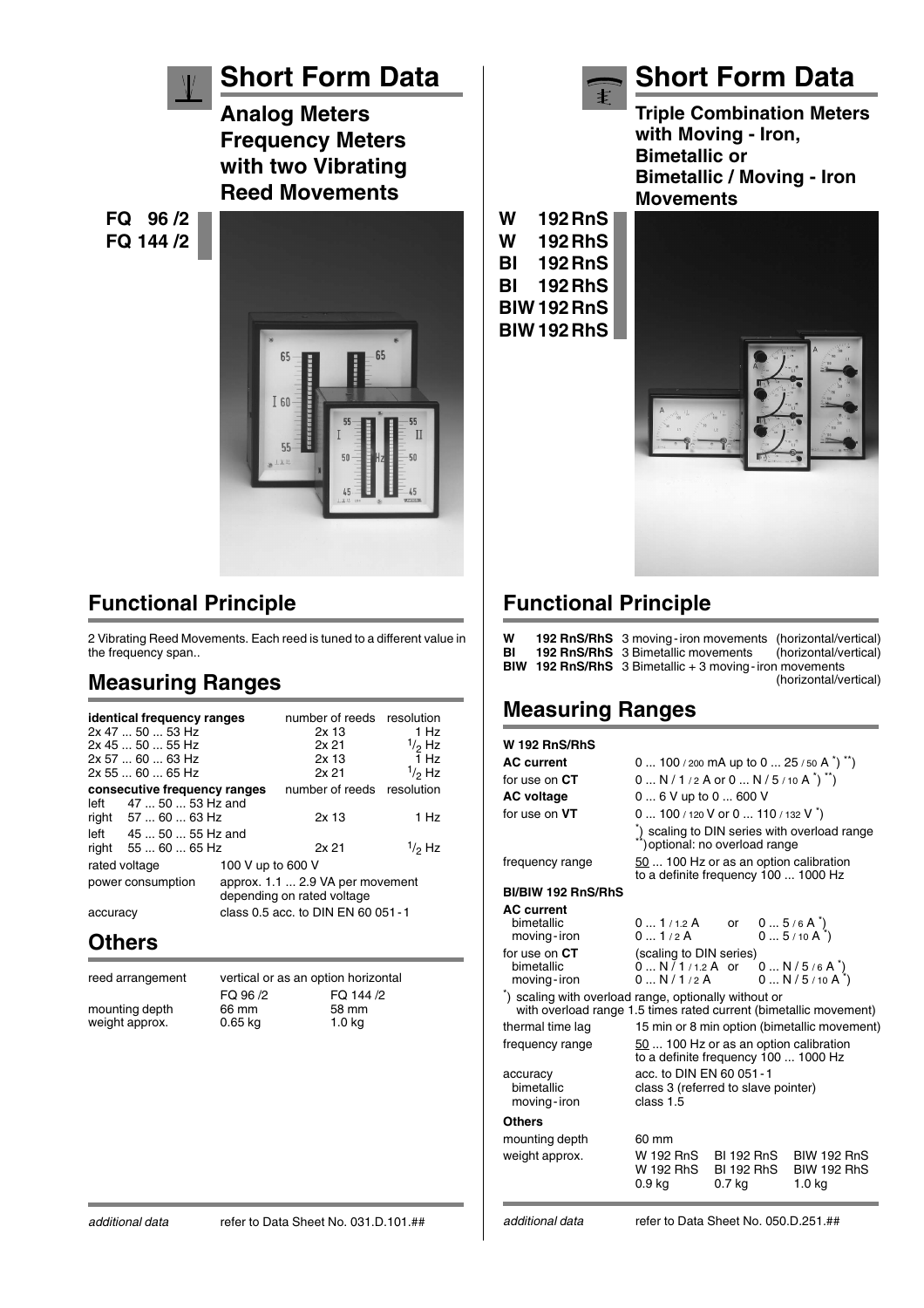

**Short Form Data**

**Analog Meters for Phase Comparison Synchronoscopes**

**SY 96 S SY 144 S**



# **Functional Principle**

electrodynamic air-cored movement arranged as a ratio meter.<br>The pointer rotates over 360º in both directions.

### **Measuring Ranges**

| measuring unit               | phase angle between<br>two sinusoidal AC voltages                                                                                                                                                  |                  |                  |                  |                  |
|------------------------------|----------------------------------------------------------------------------------------------------------------------------------------------------------------------------------------------------|------------------|------------------|------------------|------------------|
| indication                   | pointer rotating at a small difference in<br>frequency is stationary at the 12 o'clock<br>position when phases are balanced.<br>The pointer will not be visible when the meter<br>is disconnected. |                  |                  |                  |                  |
| rated frequency              | 50 Hz or optionally 60 Hz                                                                                                                                                                          |                  |                  |                  |                  |
| rated voltage                | 100 V                                                                                                                                                                                              | 110 V            | 230 V            | 400 V            | 500 V            |
| power consumption approx.    |                                                                                                                                                                                                    |                  |                  |                  |                  |
| generator side<br>mains side | 0.7 VA<br>4.0 VA                                                                                                                                                                                   | 0.7 VA<br>4.0 VA | 1.5 VA<br>5.3 VA | 3.2 VA<br>4.8 VA | 3.5 VA<br>6.7 VA |
| rated voltage                | optionally 24 V, 60 V, 440 V                                                                                                                                                                       |                  |                  |                  |                  |

### **Others**

SY 96 S<br>119 mm 117 mm mounting depth weight approx. 1.0 kg 1.1 kg

**Short Form Data**

**Phase Sequence Indicators**

**DFQ 96**



# **Functional Principle**

Induction movement with a freely rotating disc.

### **Measuring Ranges**

| measuring unit<br>indication       | phase sequence in three-phase systems<br>disc (ø 36 mm) rotating clockwise<br>at correct phase connection |
|------------------------------------|-----------------------------------------------------------------------------------------------------------|
| frequency range                    | 40  100 Hz or 400 Hz on request                                                                           |
| voltage range                      | 100  500 V                                                                                                |
| power consumption                  | at 100 V approx. 0.5 VA per phase<br>at 500 V approx. 2 VA per phase                                      |
| safe operational period max. 5 min |                                                                                                           |

#### **Others**

mounting depth 62 mm<br>weight approx. 0.4 kg weight approx.